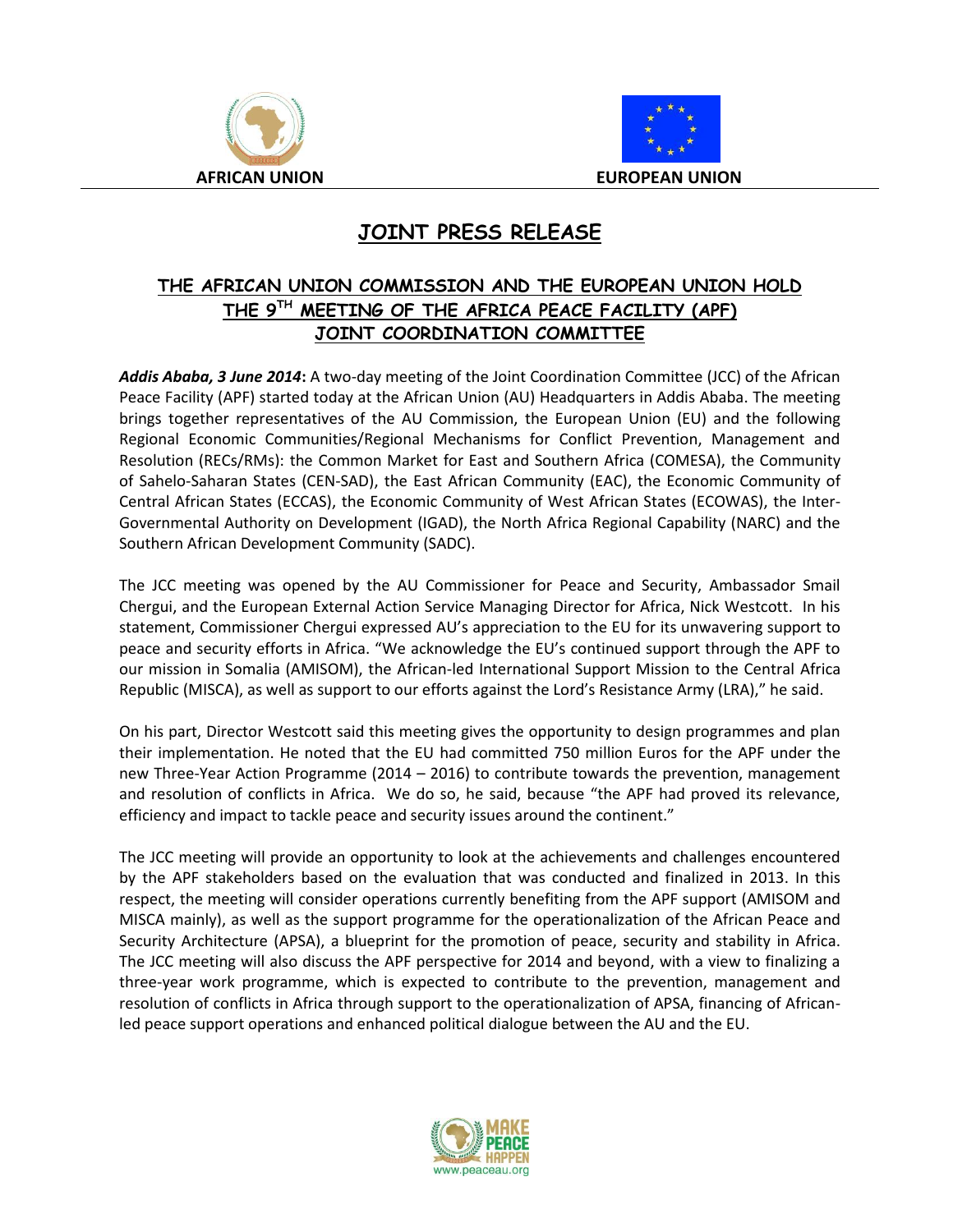## **NOTE TO THE EDITORS**

*About the African Peace Facility and the Joint Coordination Committee:* The Joint Coordination Committee (JCC) was established as the highest decision-making level to review the implementation of the African Peace Facility (APF) and give strategic focus and orientation. It is premised on the principles of African ownership and solidarity, which also underpin the Africa-EU Partnership. It would be recalled that the APF was established by the EU in 2004 in response to a request by the AU Heads of States and Government at their Summit in Maputo in July 2003, and became operational in May 2004, with an initial envelope of Euro 250 million drawn from the 9<sup>th</sup> European Development Fund (EDF).

The aim of the APF was to provide funding to support Africa's peace and security agenda. This initial APF allocation contributed to the financing of the African Mission in the Sudan (AMIS), the CEMAC peace support operation in the Central African Republic (CAR) and capacity building within the AU Peace and Security Department. It has since proved to be a useful instrument, supporting Africa's peace and security efforts, particularly African-owned and led peace operations, as well as strengthening capacity of the RECs/RMs.

The first meeting of the JCC was held in Addis Ababa on 18 January 2005. The meetings are usually cochaired by the AU and the European Commission (EC). The JCC has often reaffirmed the important role that the APF plays in the implementation of initiatives agreed upon under the AU-EU partnership.

Today's JCC meeting is the ninth, with the last one having been held in November 2012 in Addis Ababa.

About the Africa-EU Summit: The 9<sup>th</sup> JCC is particularly important considering that it is taking place immediately after the fourth Africa-EU Summit that was held in Brussels from 2 to 3 April 2014, during which a new Roadmap (2014-2017) was adopted to guide implementation of commitments agreed upon under the Africa-EU partnership. The Summit re-affirmed peace and security as one of the five key areas of cooperation under the partnership. The others are Democracy, Good Governance and Human Rights, Human Development, Sustainable, inclusive development and Continental Integration, and Global and Emerging issues.

The key priorities under the peace and security partnership were identified as the operationalization of APSA, particularly the African Standby Force and the Continental Early Warning System, enhanced political dialogue and continued financing of African-led peace support operations for the period 2014- 2017. However, with some follow-up structures such as the iJEGs (informal Joint Expert Groups) having been abolished at the Summit, the JCC stands out as one of the main avenues for coordination and follow-up of the Africa-EU partnership on peace and security.

*About the Three-Year Action Programme:* The new Three-Year Action Programme for the African Peace Facility with a financial envelope of  $\epsilon$ 750 million drawn from the 11<sup>th</sup> EDF is expected to contribute to the prevention, management and resolution of conflicts in Africa through support to the operationalization of APSA, financing of African-led peace support operations and enhanced political dialogue between the AU and the EU. Support to conflict prevention and mediation efforts through the Early Response Mechanism will also be continued with a further €15 million.

There is need for the programming of APF actions to focus on results ad impacts on the African peace and security landscape. The new APF should be able to finance new initiatives by the AU and RECs/RMs